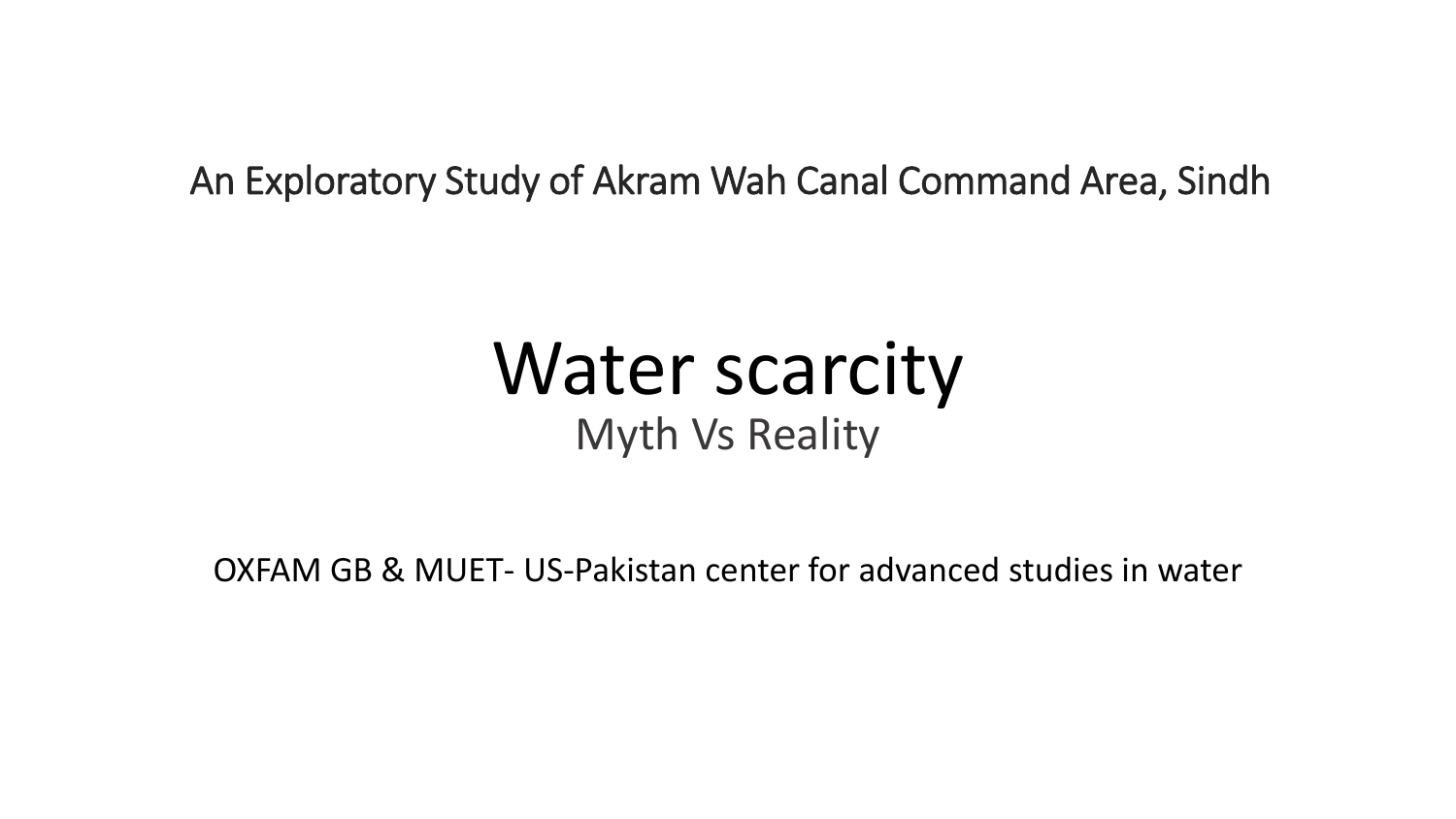# Objectives of study

- To assess the level of water scarcity of Akram Wah Canal command area considering both water supply and demand dimensions.
- To analyse issues related to water governance, stakeholders' participation, perceptions, resource-driven conflicts and gender & power (mapping) of water users
- To recommend effective, efficient, equitable and sustainable water resource management policy and practices.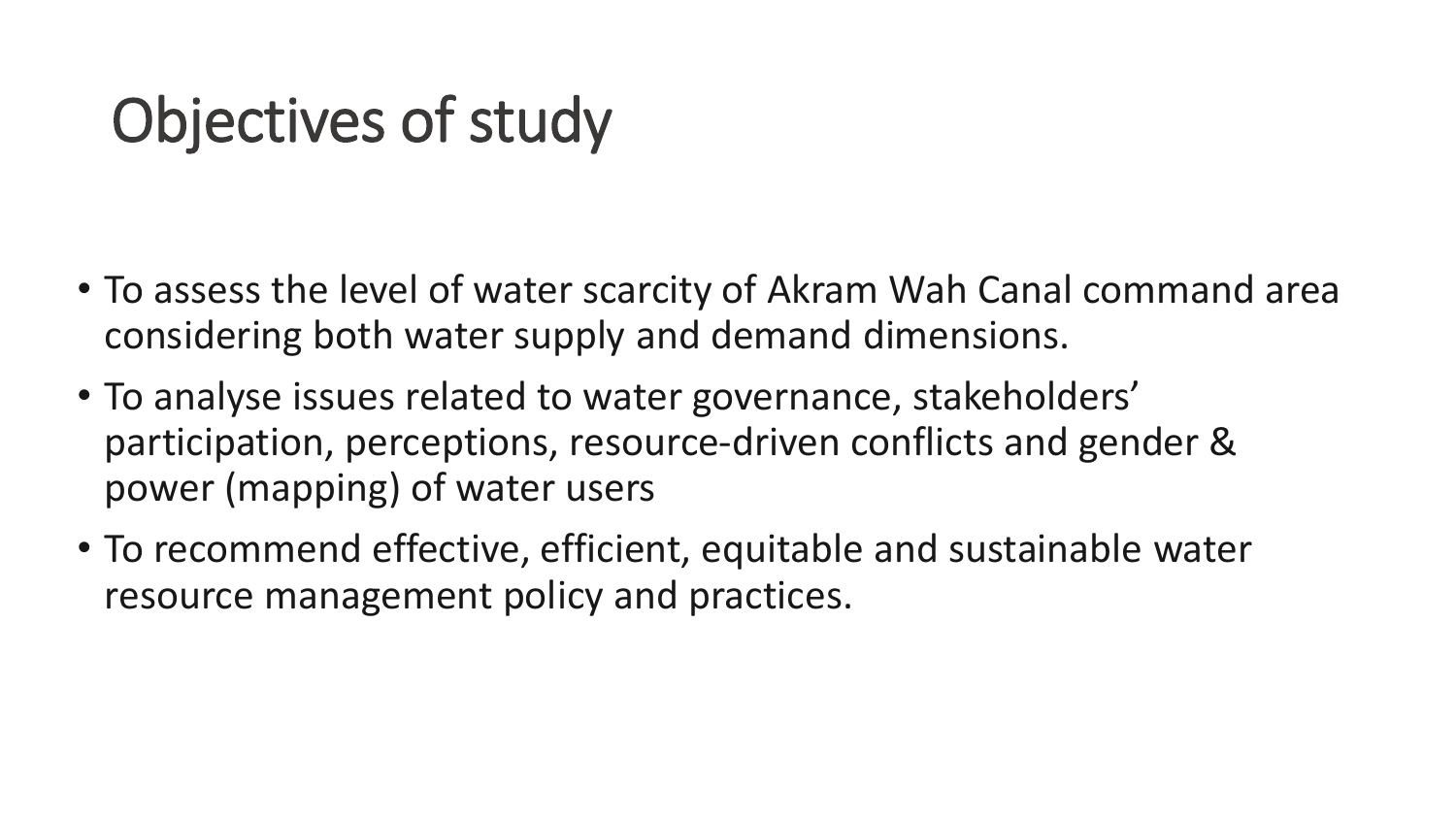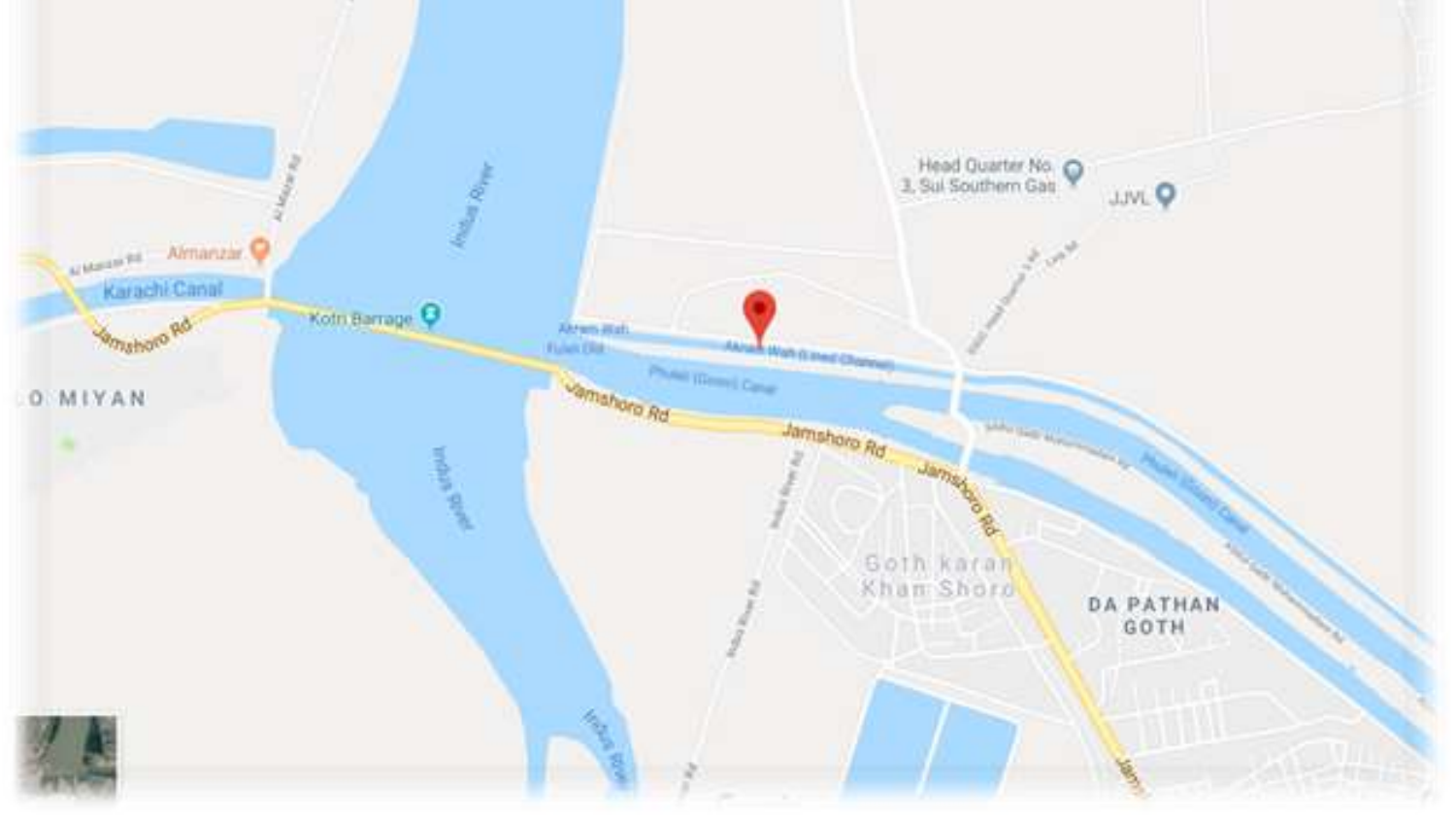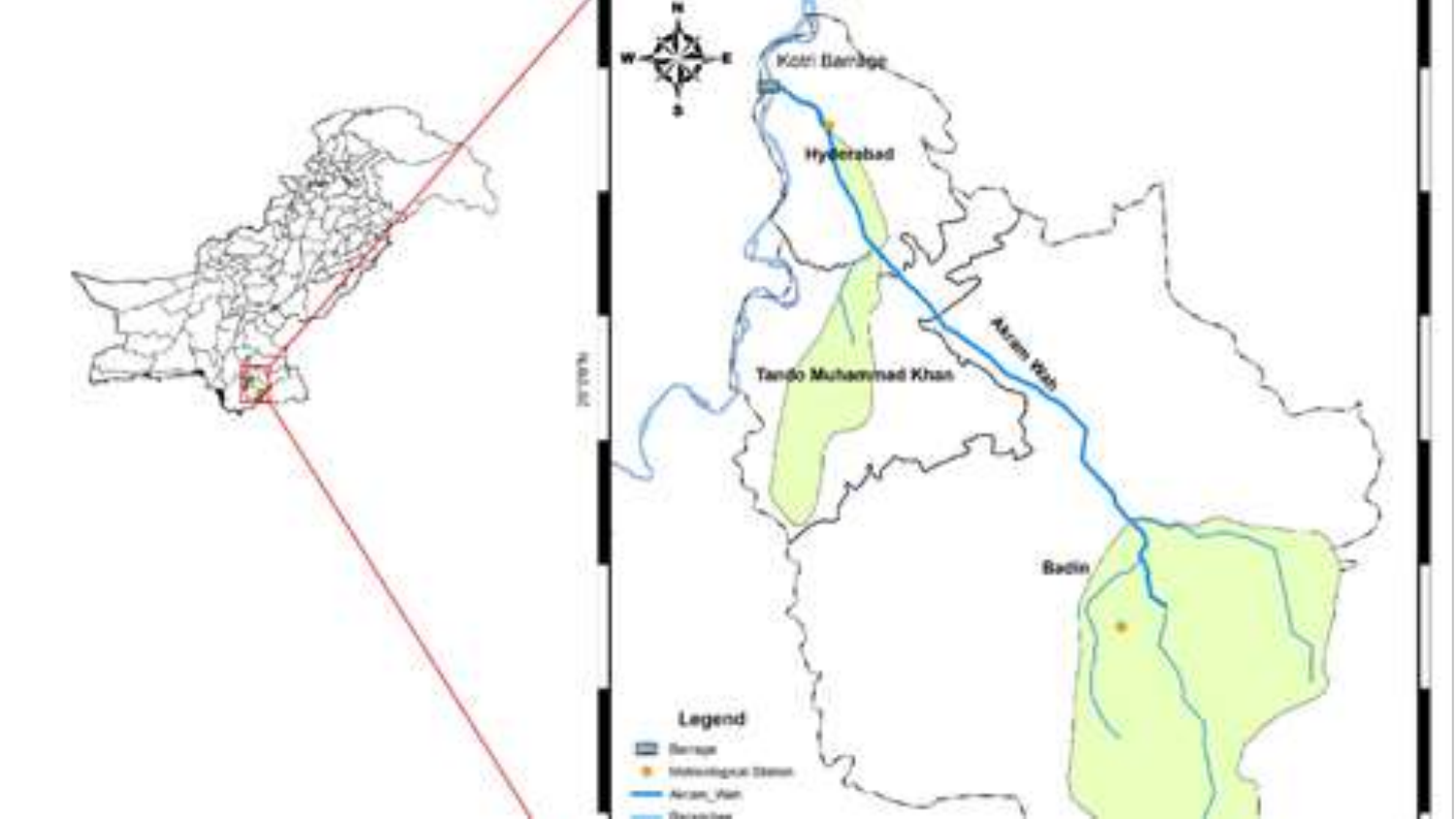

| Rabi   | Wheat, Sunflower, Mustard, Winter Vegetables |
|--------|----------------------------------------------|
| Kharif | Rice, Cotton, Summer Vegetables              |
| Annual | Sugarcane, Orchards                          |

### Methodology Sampling

- **325 surveys** were collected from members of 14 FOs at head, middle and tail randomly selected. This included 10 respondents as office bearers in Water Course Associations (WCA) and 27 respondents as office bearers in FOs. The respondents reported a mix of education levels at primary, secondary, college, graduate, post graduates and at Madarsa level. Some 88 respondents reported to have never attended school.
- **6 KI Interviews (KIIs)** were conducted with representation of 3 male and 3 female participants
- **6 FGDs** were conducted with 2 female groups and 4 male groups at watercourse association level in Hyderabad region and at FO level at the tail of Canal.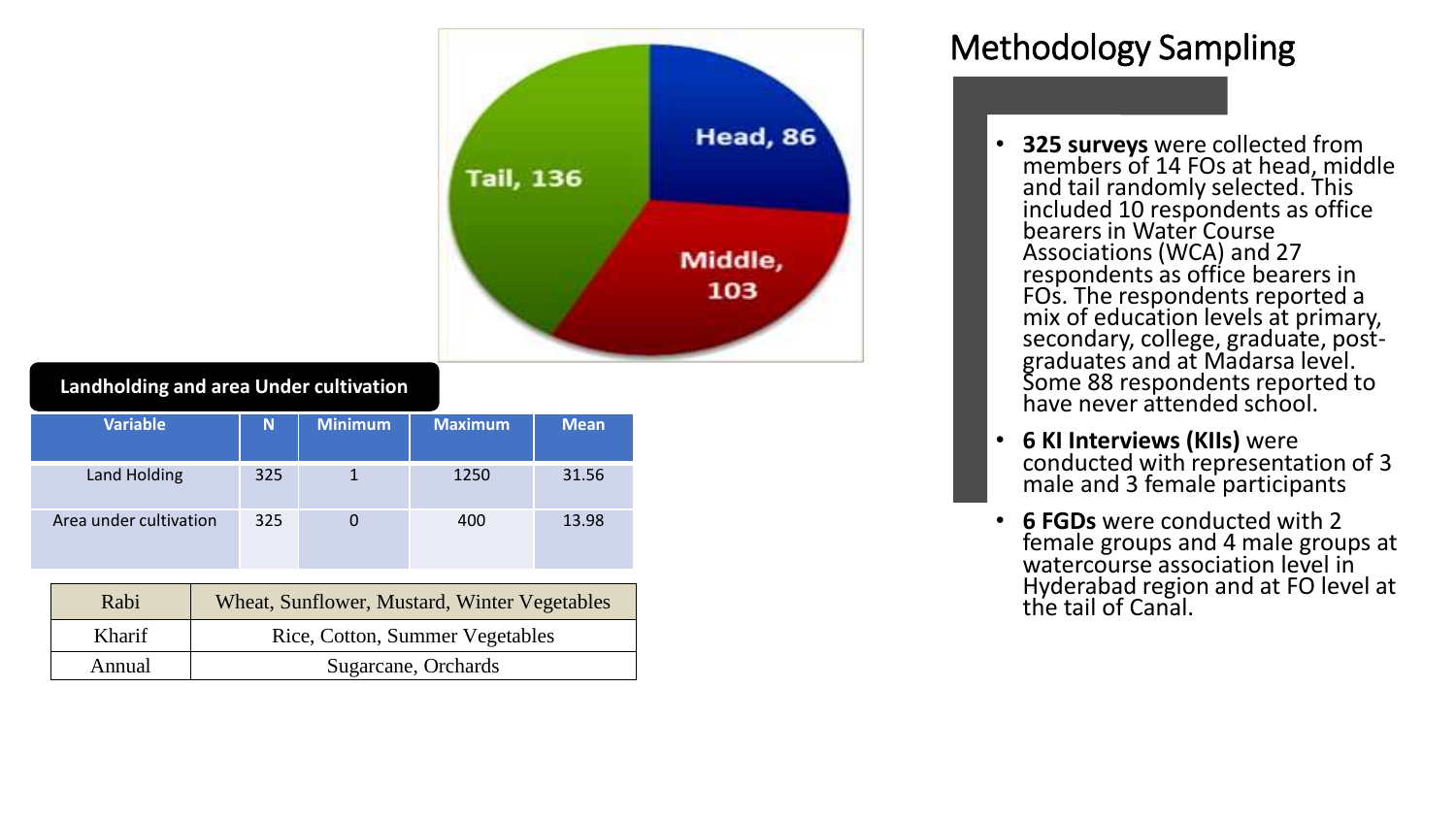# Water Governance in Sindh

Old system:

• Sindh Irrigation Act 1879- all irrigation task managed centrally by provincial government and administration and power lies with bureaucracy

New system: **Participatory Irrigation Management (PIM**)-4 water canals in Sindh

- SIDA Act 1997- inclusion of water users/farmers in operation and management of water.
- SWMO 2002
- ➢ **ID**-Irrigation Department of Sindh-main body dealing with water
- ➢SIDA-Sindh Irrigation and Drainage Authority-, (Akram Wah, Phuleli, Ghotki, Nara Canal). Tasked with strengthening participatory irrigation and increasing more autonomy at local levels.
- **AWB** (three Area Water Boards (AWB), Nara Canal Area Water Board (NCAWB), Ghotki Feeder Canal Area Water Board (GFCAWB) and Left Bank Canal Area Water Board (LBCAWB). Managing more than one third irrigation water of Sindh.
- **FO** (Farmers' Organization)-established at distributaries and minors- it forms AWB general body
- **WCA** (Water Course Association)--FO general body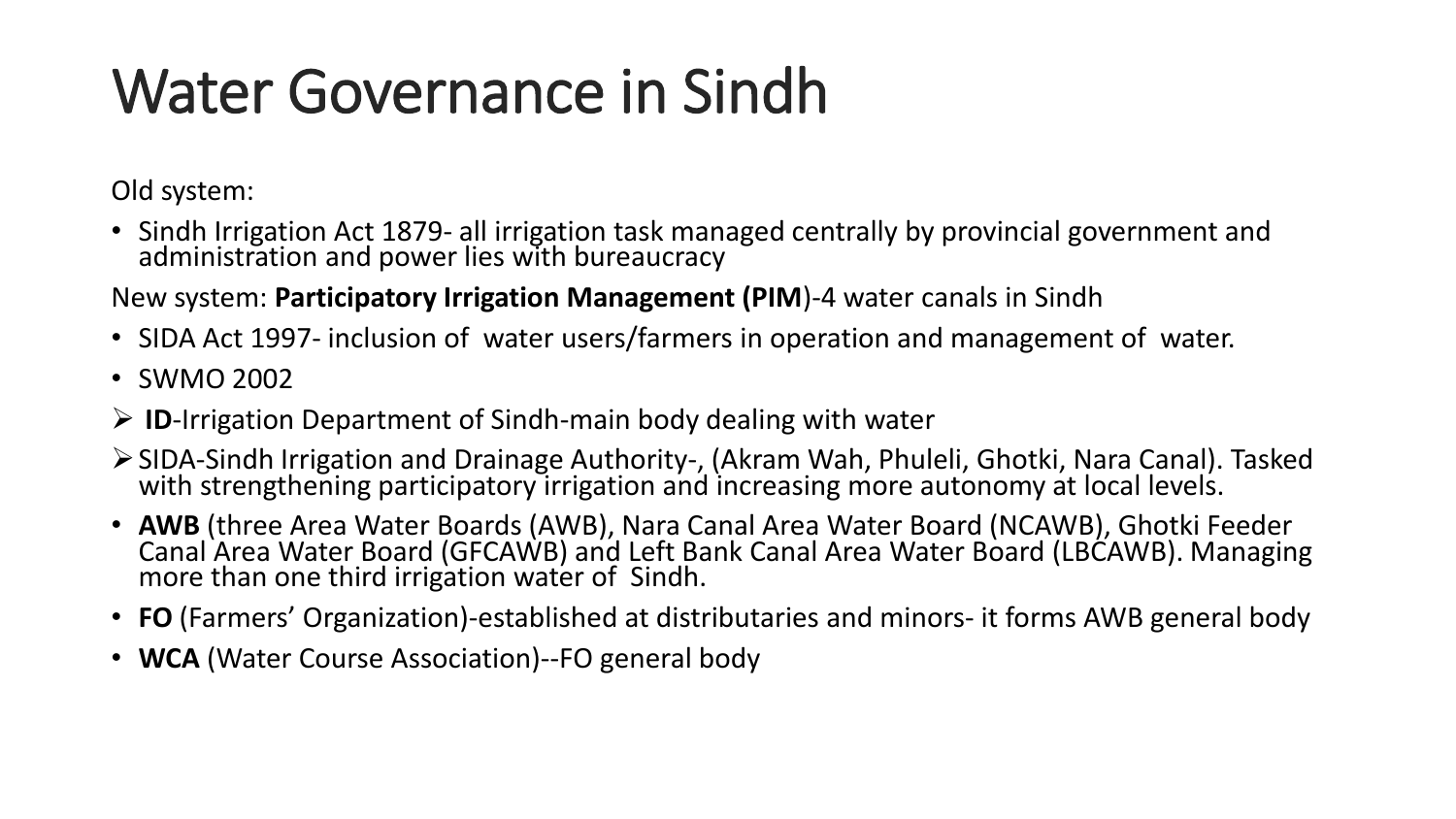### **Functions of SIDA, AWB and FOs**

- Regulatory Authority
- Transition to Farmers participation from Irrigation Department
- Formation of FO and WCAs and their capacity building

• Canal Management and water distribution across distributaries • Irrigation and Drainage management agreements with FOs

- Water distribution across water courses
- Receive water head regulator of distributary
- Collect Abiana from farmers
- Increase membership of WCA in FOs

SIDA

AWB

FO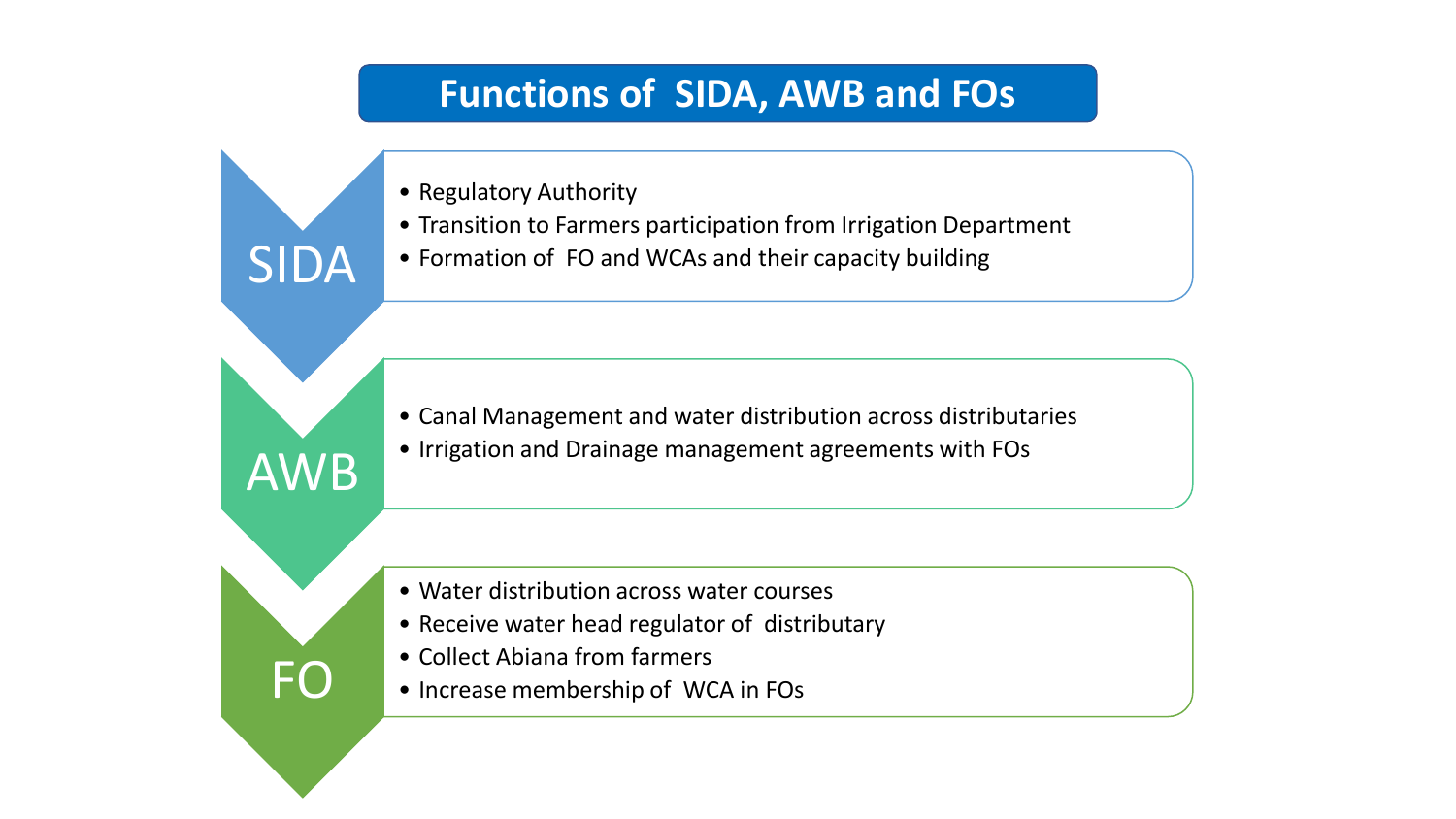### **FINDING-1 Water shortage widely felt**

- **95% -shortage of irrigation water.**
- **71.4% -drinking water is also scarce.**
- **87% -canal irrigation water flow are unreliable and insufficient to fulfil the crops needs.**
- **83% -either do not cultivate any crops or cultivate less land to cope with water shortages.**
- **67.7%- water scarcity induced migration of young people for daily wages in urban areas.**
- **Months from January to May are the worst for water shortages and July, November and December also remain critical.**
- **Tail-enders face water shortage throughout the year.**
- **The severity of no or reduced cultivation is lesser in big landlords.**

#### Number of Irrigations (Required vs Given)



### **Ways of coping with the water shortages**:

- taking water from LBOD,
- raising livestock,
- water theft,
- use of ground water,
- working as wage labourers, and
- purchase of water .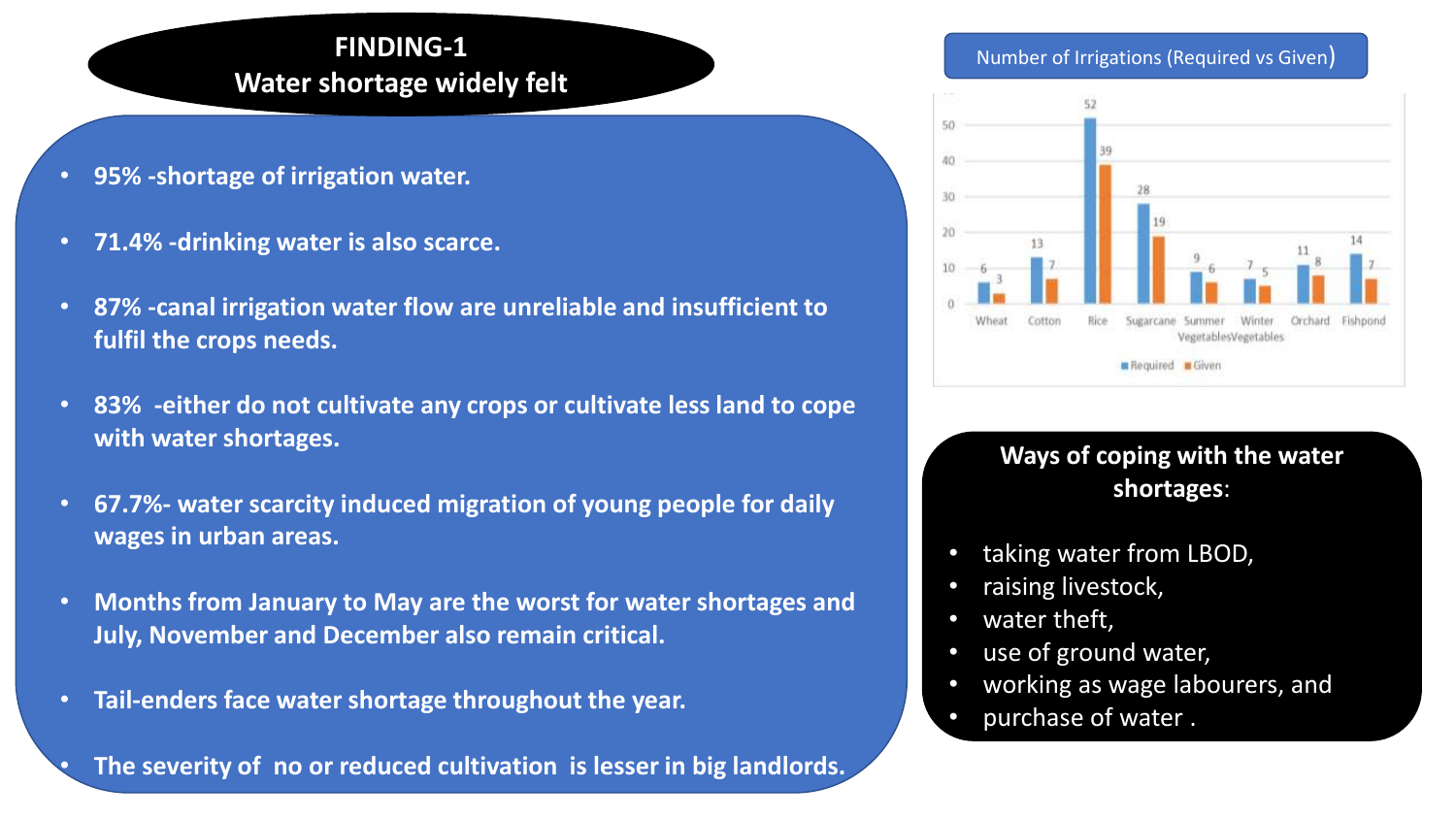### **FINDING-2**

**Water theft is common phenomena Legal provisions and** 

- 79%-water theft occurs and powerful farmers are involved
- 50%-unaware of the existence of direct outlets on the canal, and there is no consensus on the number of direct outlets.
- 89%- either not aware of any actions taken against violators or no action ever taken in reality. In-fact, survey participants were not even aware as to who is actually responsible for taking action against violators.
- Mogha Tampering, lift of water and illegal pipe connections being on the top while blockages at the head and direct outlets were identified as common means of water theft.
- Irrigation department and farmers' organization remain ineffective in curbing water theft.

# **Penalties-Act 1879**

**Water theft-**

1879- minor penalties (2-3yr imprisonment- two- three thousand fine).

**Damage, alter, obstruct, interfere supply of water, pierce canal** Under section 62 (B) of Irrigation Act, offences committed under section 61 and 62 are non-bailable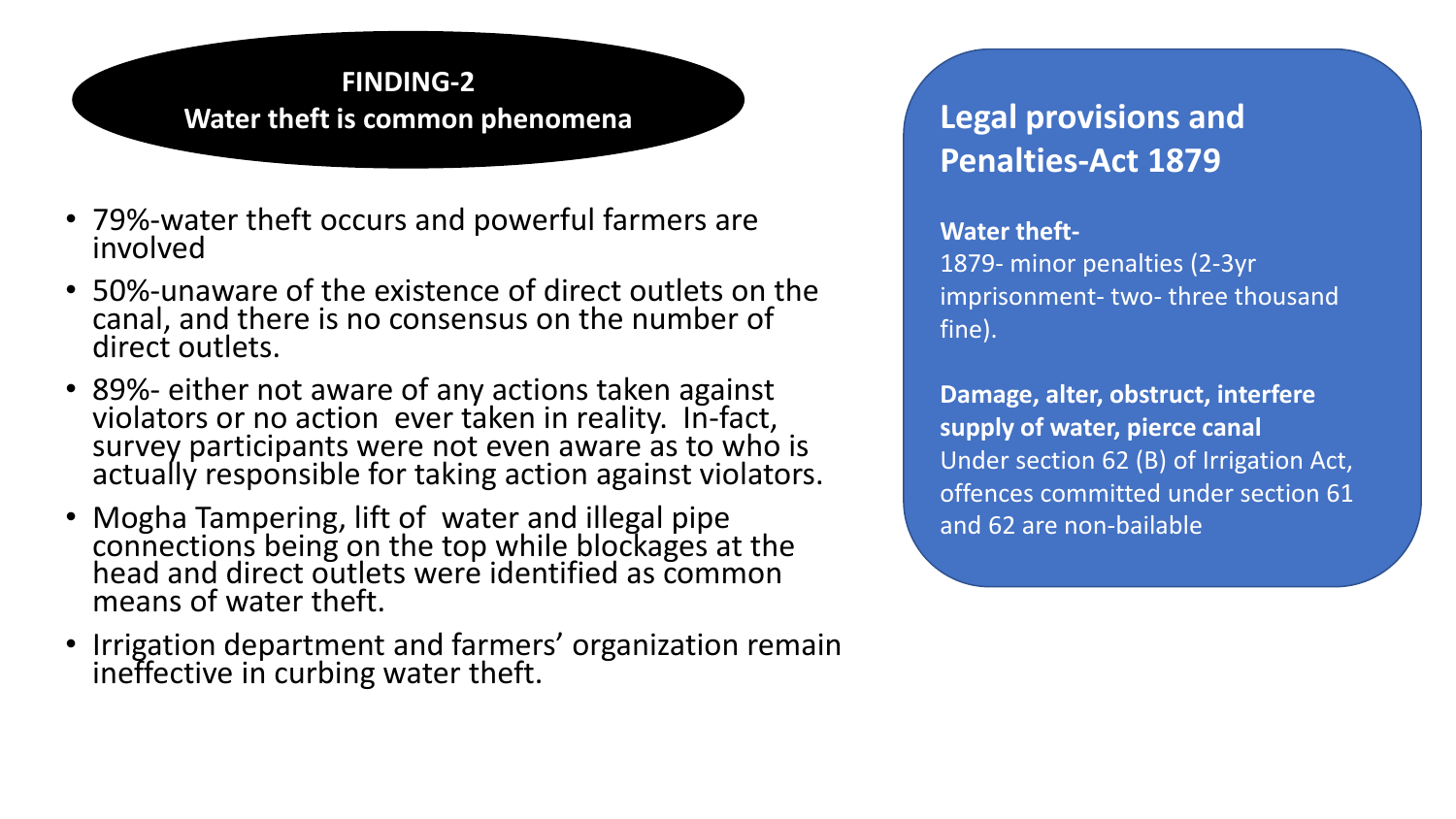

- 73%- unequal water distribution
- 71% claimed that they are not getting water as per allocation.
- 80% at the tail end respondents do not get get water as per allocation
- 54% consider warabandi can/should promote equal water distribution if managed well.
- Confusion about rotation and the decision making authority are rampant.



**Practice of warabandi at the watercourse level: 15%-no warabandi at all when water is available everyone uses it according to their need and requirement. 75% responded that each farmer has one turn in a week and the number of minutes depends on various factors such as landholding and location of land i.e. at the head, middle and tail of the canal.** 

**Around 8% said that they get water according to the share list, 2% get irrigation water fortnightly. 41.1%- not received any water for last one year so rotation was irrelevant to them,**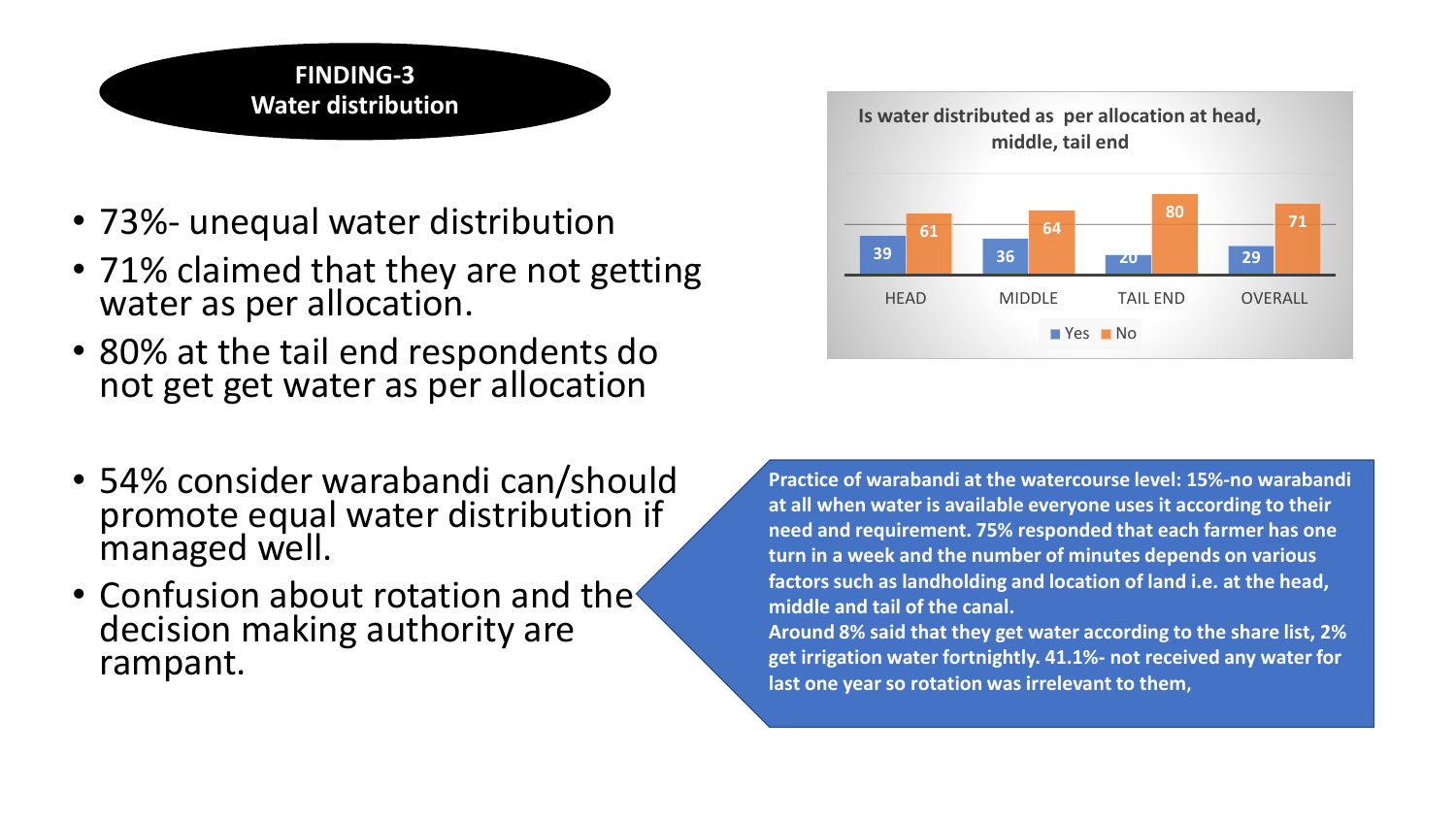

- **62%- no information about water shortage through government structures.**
- **82%-no measures were being taken to address water shortages.**
- **Power has not been delegated to the local level and decisions are large being made by the apex government organization i.e. the Sindh Irrigation Department and SIDA structures are still weak.**
- **FOs and WCAs reflected that the farmers have not been actively engaged with FOs/WCAs and their decision-making process for a better management of water resources.**
- **Majority of respondents reported that water conflicts do take place in the area. The two major reasons for water conflict reported by participants included disturbance in the** *Warabandi* **(31%) and water theft (54%).**
- **49% replied that it was managed through community leaders while only 18% said that conflict management was done through PIM structure either through SIDA, AWB, FO or WCA. The respondents clearly indicated that FO did no play any role in conflict resolution and people are still under the influence of feudal lords or community leaders in this respect.**
- **Irrigation management was considered as an external issue being dealt by men and women were neither directly involved in making decisions related to water management. Minimum presence of women observed in SIDA water management bodies.**